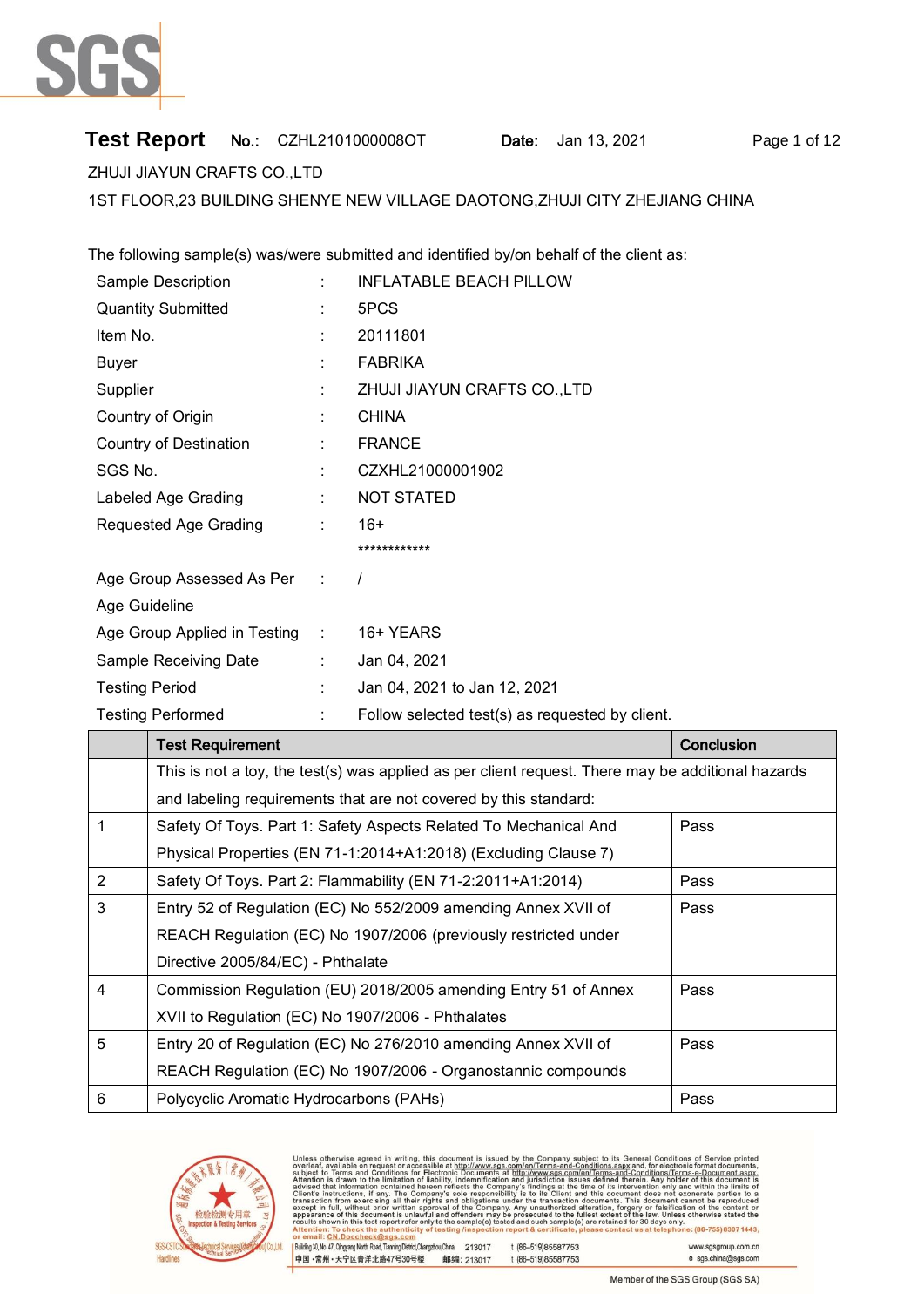

|   | Test Report No.: CZHL2101000008OT<br>Jan 13, 2021<br>Date:        | Page 2 of 12 |
|---|-------------------------------------------------------------------|--------------|
|   | <b>Test Requirement</b>                                           | Conclusion   |
|   | Commission Regulation (EU) 2015/628 amending Annex XVII of REACH  | Pass         |
|   | Regulation (EC) No 1907/2006-Total Lead                           |              |
| 8 | European Regulation POPs (EU) 2019/1021 - Alkanes C10-C13, chloro | Pass         |
|   | (short-chain chlorinated paraffins) (SCCP)                        |              |

\*\*\* FOR FURTHER DETAILS, PLEASE REFER TO THE FOLLOWING PAGE(S) \*\*\*

Berix Li **Land Jiang** Authorized Signatory Authorized Signatory

Эn



Terms-and-Conditions/Terms-e-Docume aspx.<br>nent is dings at the time of its intervention<br>its Client and this document does<br>transaction documents. This document only and<br>not exor r 30 days only.  $\frac{1}{6}$ : (86-755) 8307 1443,

| Building 30, No. 47, Qingyang North Road, Tianning District, Changzhou, China 213017 |            | t (86-519) 85587753 | www.sgsgroup.com.cn |
|--------------------------------------------------------------------------------------|------------|---------------------|---------------------|
| 中国・常州・天宁区青洋北路47号30号楼                                                                 | 邮编: 213017 | t (86-519) 85587753 | e sgs.china@sgs.com |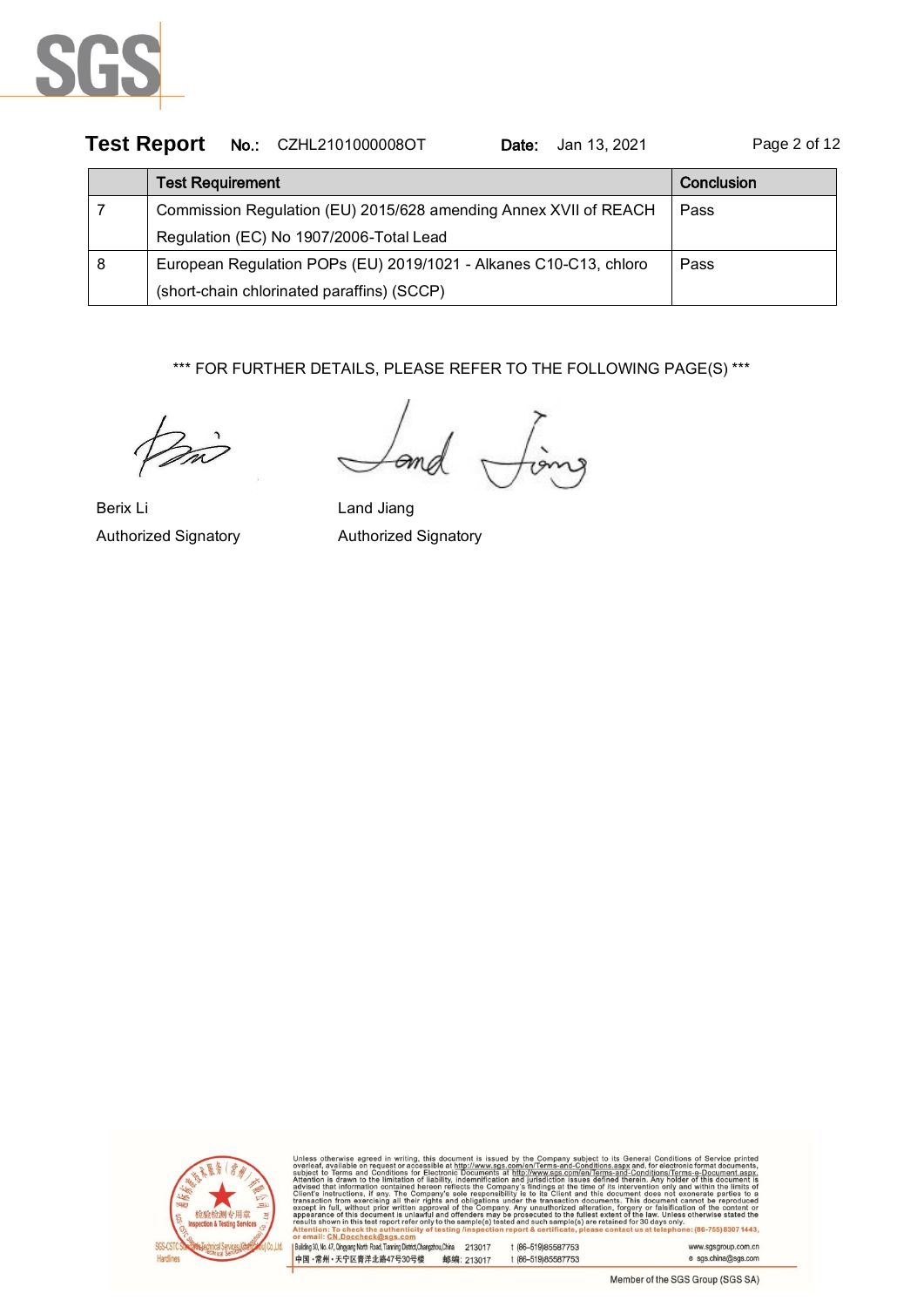

## **Test Report** No.: CZHL2101000008OT Date: Jan 13, 2021 Page 3 of 12

#### 1. Safety Of Toys. Part 1: Safety Aspects Related To Mechanical And Physical Properties (EN 71-

| 1:2014+A1:2018) (Excluding Clause 7) |                                             |           |  |  |  |  |
|--------------------------------------|---------------------------------------------|-----------|--|--|--|--|
| Clause                               | <b>Test Description</b>                     | Result    |  |  |  |  |
| 4 General Requirements               |                                             |           |  |  |  |  |
| 4.1                                  | <b>Material Cleanliness</b>                 | Pass      |  |  |  |  |
| 4.3                                  | <b>Flexible Plastic Sheeting</b>            | Pass      |  |  |  |  |
| 4.7                                  | Edges                                       | Pass      |  |  |  |  |
| 4.8                                  | <b>Points And Metallic Wires</b>            | Pass      |  |  |  |  |
| 4.18                                 | Aquatic Toys And Inflatable Toys            | Pass      |  |  |  |  |
| 6 Packaging                          |                                             |           |  |  |  |  |
| 6                                    | Packaging                                   | Pass      |  |  |  |  |
|                                      | Warnings, Markings And Instructions For Use | <b>NC</b> |  |  |  |  |

#### 2. Safety Of Toys. Part 2: Flammability (EN 71-2:2011+A1:2014)

| Clause | <b>Test Description</b>             | Result |
|--------|-------------------------------------|--------|
|        | General requirements (Flammability) | Pass   |

# 3. Entry 52 of Regulation (EC) No 552/2009 amending Annex XVII of REACH Regulation (EC) No 1907/2006 (previously restricted under Directive 2005/84/EC) - Phthalate

Test Method: With reference to CPSC-CH-C1001-09.4(2018), analysis was performed by GC-MS. Result Data:

| Test Item(s)                | Limit | Units | <b>MDL</b> | $A1+A2$   | $A3+A4+A5$ |
|-----------------------------|-------|-------|------------|-----------|------------|
| Diisononyl Phthalate (DINP) | -     | $\%$  | 0.010      | ND        | <b>ND</b>  |
| Di-n-Octyl Phthalate(DNOP)  | -     | $\%$  | 0.003      | ND        | ND         |
| Diisodecyl Phthalate (DIDP) | -     | $\%$  | 0.010      | <b>ND</b> | ND.        |
| Sum of (DINP, DNOP, DIDP)   | 0.1   | %     |            | ND        | ND.        |
| Conclusion                  | Pass  | Pass  |            |           |            |

### 4. Commission Regulation (EU) 2018/2005 amending Entry 51 of Annex XVII to Regulation (EC) No

#### 1907/2006 - Phthalates

Test Method: With reference to CPSC-CH-C1001-09.4(2018), analysis was performed by GC-MS.

Result Data:

| Test Item(s)           | Limit | Units | <b>MDL</b> | $A1+A2$ | $A3+A4+A5$ |
|------------------------|-------|-------|------------|---------|------------|
| Dibutyl Phthalate(DBP) | v. i  | %     | 0.003      | ΝD      | ND         |

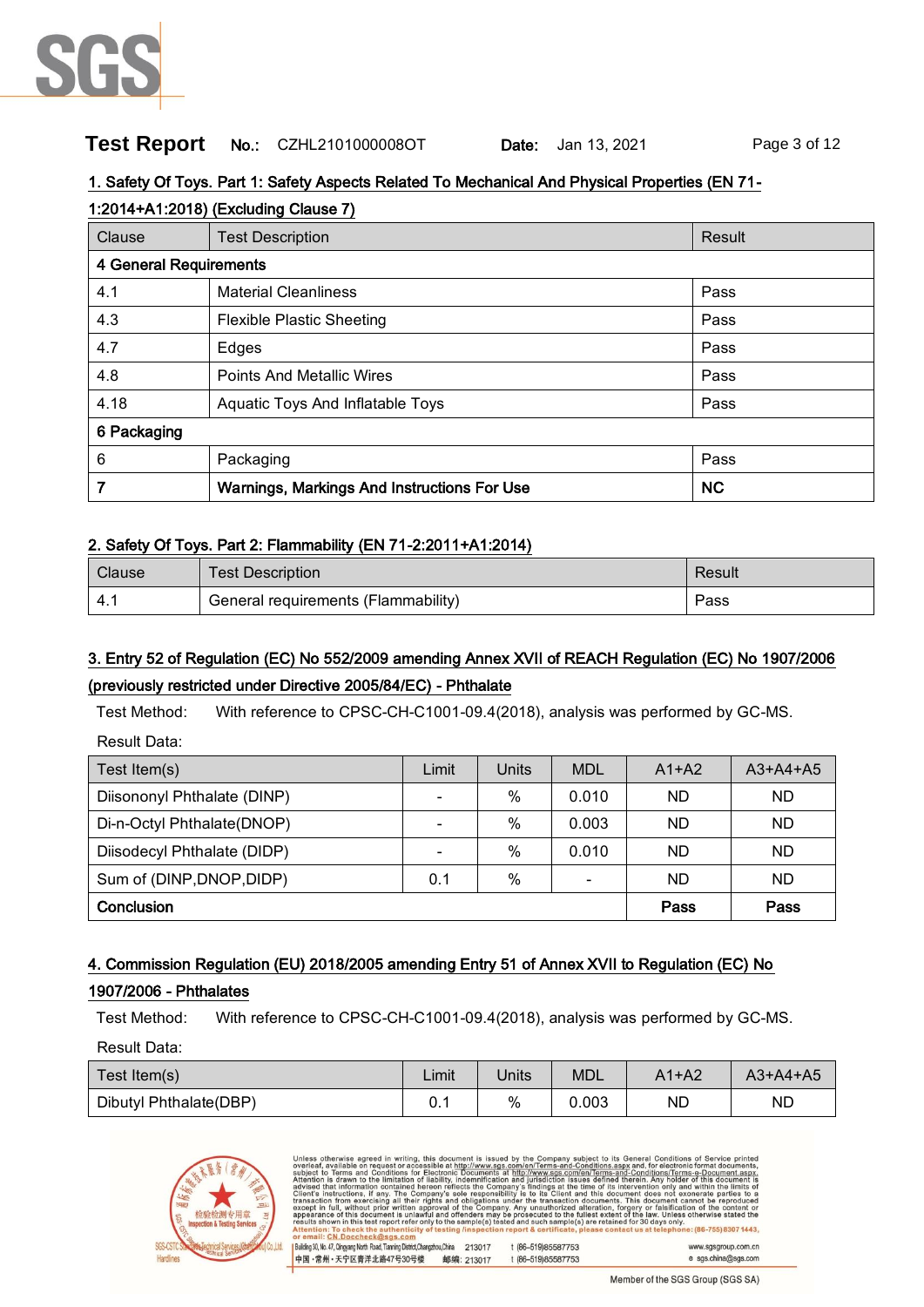

| <b>Test Report</b><br>No.: CZHL2101000008OT |       | Date: | Jan 13, 2021 |           | Page 4 of 12 |  |
|---------------------------------------------|-------|-------|--------------|-----------|--------------|--|
| Test Item(s)                                | Limit | Units | <b>MDL</b>   | $A1+A2$   | $A3+A4+A5$   |  |
| Benzyl Butyl Phthalate(BBP)                 | 0.1   | $\%$  | 0.003        | ND        | ND           |  |
| Bis-(2-ethylhexyl) Phthalate(DEHP)          | 0.1   | $\%$  | 0.003        | <b>ND</b> | ND           |  |
| Diisobutyl Phthalate(DIBP)                  | 0.1   | $\%$  | 0.003        | ND        | <b>ND</b>    |  |
| Sum of (DBP, BBP, DEHP, DIBP)               | 0.1   | $\%$  |              | ND        | ND           |  |
| Conclusion                                  | Pass  | Pass  |              |           |              |  |

# 5. Entry 20 of Regulation (EC) No 276/2010 amending Annex XVII of REACH Regulation (EC) No 1907/2006

#### - Organostannic compounds

Test Method: With reference to ISO 17353: 2004 with carbamate, analysis was performed by GC-MS.

Result Data:

| Test Item(s)                                    | Limit | Units | <b>MDL</b> | $A1+A2$ | $A3+A4+A5$ |
|-------------------------------------------------|-------|-------|------------|---------|------------|
| $\Sigma$ of Tri Substituted Organotin Compounds | 0.1   | $\%$  | 0.01       | ND      | ND.        |
| by Weight of Tin *                              |       |       |            |         |            |
| Dibutyltin(DBT) by Weight of Tin                | 0.1   | $\%$  | 0.01       | ND      | ND.        |
| Dioctyltin(DOT) by Weight of Tin                | 0.1   | $\%$  | 0.01       | ND      | ND.        |
| Conclusion                                      |       |       |            | Pass    | Pass       |

Notes:

(1) \* Tri substituted organotin compounds include Tributyltin (TBT), Triphenyltin (TPhT), Tripropyltin (TPT), Tricyclohexyltin (TCyT), Trioctyltin (TOT) and Trimethyltin (TMT).

### 6. Polycyclic Aromatic Hydrocarbons (PAHs)

Test Method: With reference to AfPS GS 2019:01 PAK, analysis was performed by GC-MS.

Result Data:

| Test Item(s)                 | Limit | Units | <b>MDL</b> | A <sub>5</sub> |
|------------------------------|-------|-------|------------|----------------|
| Benzo(a)pyrene (BaP)         | 0.5   | mg/kg | 0.1        | ND.            |
| Benzo(e)pyrene (BeP)         | 0.5   | mg/kg | 0.1        | ND.            |
| Benzo(a)anthracene (BaA)     | 0.5   | mg/kg | 0.1        | ND.            |
| Benzo(b)fluoranthene (BbF)   | 0.5   | mg/kg | 0.1        | ND.            |
| Benzo(j)fluoranthene (BjF)   | 0.5   | mg/kg | 0.1        | ND.            |
| Benzo(k)fluoranthene (BkF)   | 0.5   | mg/kg | 0.1        | ND.            |
| Chrysene (CHR)               | 0.5   | mg/kg | 0.1        | ND.            |
| Dibenzo(a,h)anthracene (DBA) | 0.5   | mg/kg | 0.1        | <b>ND</b>      |
| Benzo(g,h,i)perylene (BPE)   | 0.5   | mg/kg | 0.1        | <b>ND</b>      |



Terms-and-Conditions/Terms-e-Docum<br>defined therein. Any holder of this doc of its interve<br>his document<br>uments. This ndings at the time<br>bits Client and ntion<br>does only and<br>not exor 30 days only.

| Building 30, No. 47, Qingyang North Road, Tianning District, Changzhou, China | 213017     | t (86-519) 85587753 | www.sgsgroup.com.cn |
|-------------------------------------------------------------------------------|------------|---------------------|---------------------|
| 中国 ・常州 ・天宁区青洋北路47号30号楼                                                        | 邮编: 213017 | t (86-519) 85587753 | e sgs.china@sgs.com |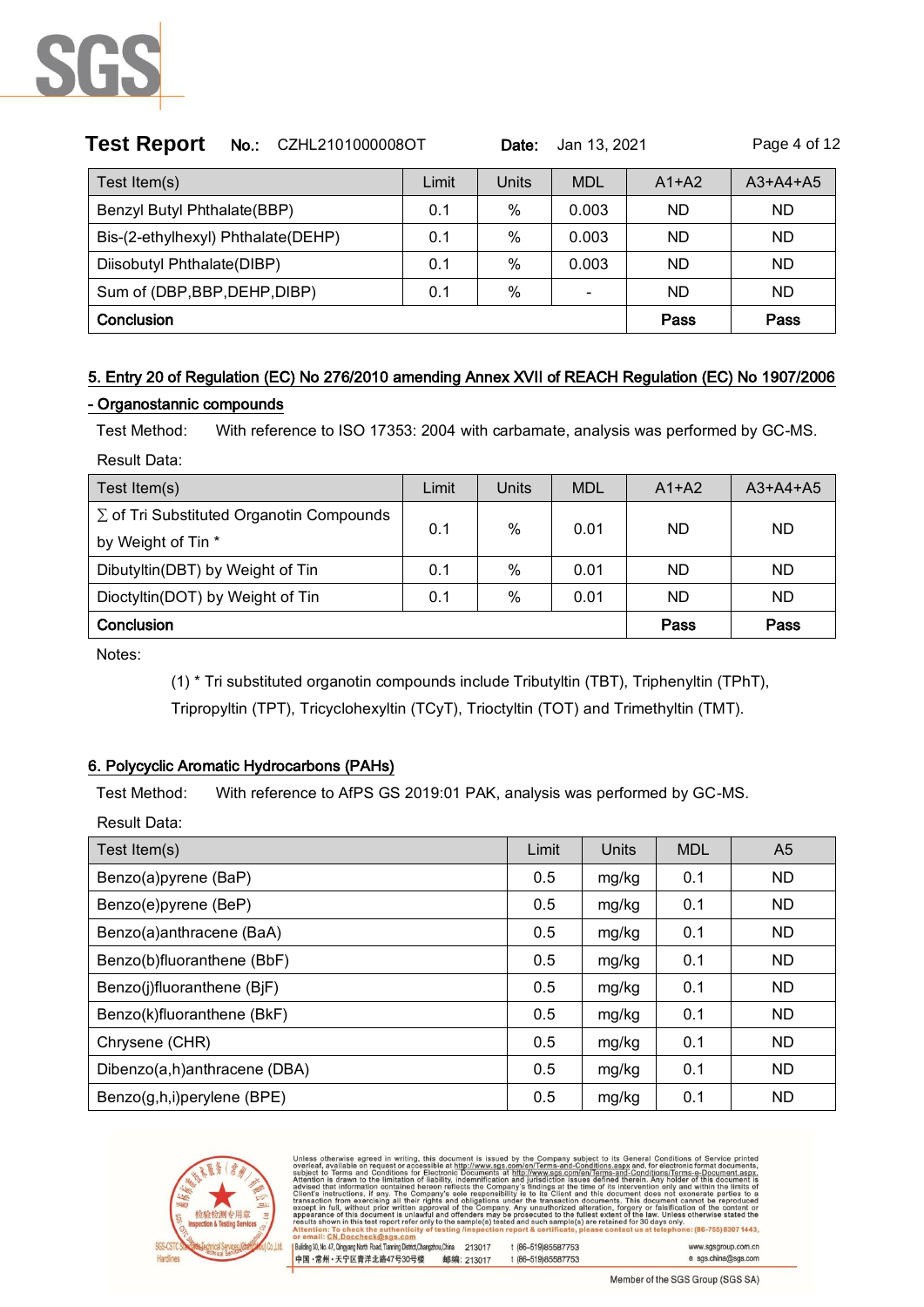

| <b>Test Report</b><br>CZHL2101000008OT<br>Jan 13, 2021<br>$No.$ :<br>Date: |                |       |                          |                |  |  |
|----------------------------------------------------------------------------|----------------|-------|--------------------------|----------------|--|--|
| Test Item(s)                                                               | Limit          | Units | <b>MDL</b>               | A <sub>5</sub> |  |  |
| Indeno(1,2,3-c,d)pyrene (IPY)                                              | 0.5            | mg/kg | 0.1                      | ND.            |  |  |
| Phenanthrene (PHE)                                                         | 0.5            | mg/kg | 0.1                      | ND.            |  |  |
| Pyrene (PYR)                                                               | 0.5            | mg/kg | 0.1                      | ND.            |  |  |
| Anthracene (ANT)                                                           | 0.5            | mg/kg | 0.1                      | ND.            |  |  |
| Fluoranthene (FLT)                                                         | 0.5            | mg/kg | 0.1                      | ND.            |  |  |
| Sum of Phenanthrene(PHE), Pyrene(PYR),                                     | 10             | mg/kg |                          | ND.            |  |  |
| Anthracene(ANT), Fluoranthene(FLT)                                         |                |       |                          |                |  |  |
| Naphthalene (NAP)                                                          | $\overline{2}$ | mg/kg | 0.1                      | 1.2            |  |  |
| Sum of 15 PAHs                                                             | 10             | mg/kg | $\overline{\phantom{a}}$ | 1.2            |  |  |
| <b>Material Category</b>                                                   | -              |       | $\overline{\phantom{a}}$ | 2              |  |  |
| Conclusion                                                                 |                |       |                          | Pass           |  |  |

Notes:

As per client information, the tested sample is not children product which is under the directive of ProdSG.

|  |  | AfPS (German commission for Product Safety): PAHs requirements |  |
|--|--|----------------------------------------------------------------|--|
|  |  |                                                                |  |

|             | Category 1                                                                                                                             | Category 2                                                                                                                                                                          |                                     | Category 3                                                                                                                                               |                                                     |
|-------------|----------------------------------------------------------------------------------------------------------------------------------------|-------------------------------------------------------------------------------------------------------------------------------------------------------------------------------------|-------------------------------------|----------------------------------------------------------------------------------------------------------------------------------------------------------|-----------------------------------------------------|
| Parameter   | <b>Materials</b><br>intended to be<br>placed in the<br>mouth, or<br>materials<br>coming into<br>long-term                              | Materials not covered<br>by category 1, coming<br>into long-term contact<br>(more than 30s) or<br>short-term repetitive<br>contact <sup>c</sup> with skin during<br>the intended or |                                     | Materials covered<br>neither by category 1<br>nor by category 2,<br>coming into short-term<br>contact (up to 30s) with<br>skin during the<br>intended or |                                                     |
| Unit: mg/kg | contact with skin<br>(more than 30s)<br>during the<br>intended use<br>-in toys<br>according to<br><b>Directive</b><br>2009/48/EC<br>or | foreseeable use <sup>d</sup> .<br>a.<br>use by<br>children                                                                                                                          | b.<br>other<br>consumer<br>products | foreseeable use.<br>a.<br>use by<br>children                                                                                                             | b <sub>1</sub><br>other<br>consum<br>er<br>products |



| Unless otherwise agreed in writing, this document is issued by the Company subject to its General Conditions of Service printed            |
|--------------------------------------------------------------------------------------------------------------------------------------------|
| overleaf, available on request or accessible at http://www.sqs.com/en/Terms-and-Conditions.aspx and, for electronic format documents,      |
| subject to Terms and Conditions for Electronic Documents at http://www.sgs.com/en/Terms-and-Conditions/Terms-e-Document.aspx.              |
| Attention is drawn to the limitation of liability, indemnification and jurisdiction issues defined therein. Any holder of this document is |
| advised that information contained hereon reflects the Company's findings at the time of its intervention only and within the limits of    |
| Client's instructions, if any. The Company's sole responsibility is to its Client and this document does not exonerate parties to a        |
| transaction from exercising all their rights and obligations under the transaction documents. This document cannot be reproduced           |
| except in full, without prior written approval of the Company. Any unauthorized alteration, forgery or falsification of the content or     |
| appearance of this document is unlawful and offenders may be prosecuted to the fullest extent of the law. Unless otherwise stated the      |
| results shown in this test report refer only to the sample(s) tested and such sample(s) are retained for 30 days only.                     |
| Attention: To check the authenticity of testing /inspection report & certificate, please contact us at telephone: (86-755) 8307 1443.      |
| and a control of the state of the state of the state of the state of the state of the state of the state of the                            |

or email: <u>CN.Doccheck@sgs.com</u><br>| Building30,No.47,QingangNofh Read,TamingDistric(Changzhou,China 213017<br>|中国 •常州 • 天宁区青洋北路47号30号楼 - 邮编: 213017 t (86-519)85587753 t (86-519) 85587753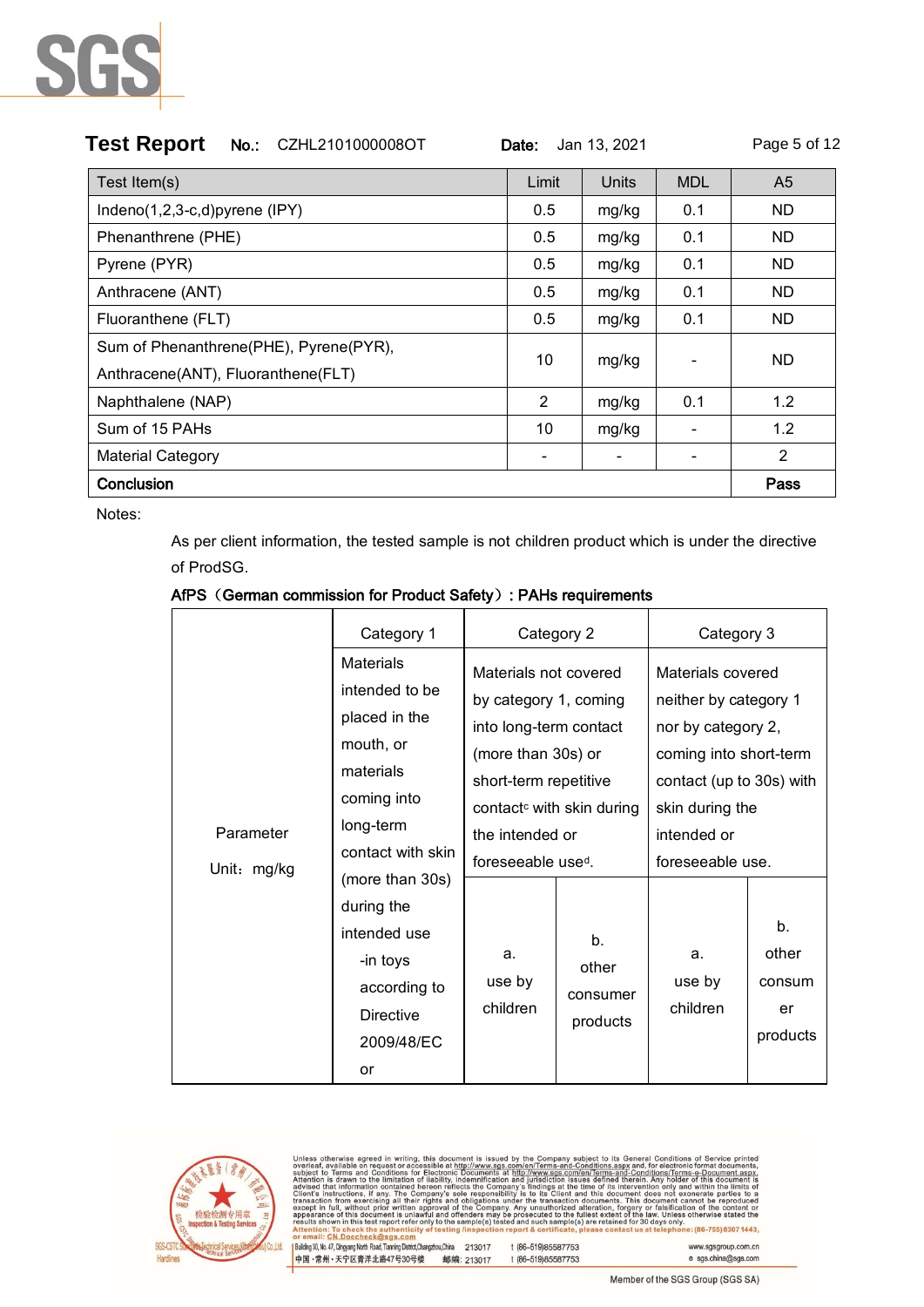

| <b>Test Report</b><br>No.: CZHL2101000008OT       |                                                            | Date:      | Jan 13, 2021 |            | Page 6 of 12 |  |
|---------------------------------------------------|------------------------------------------------------------|------------|--------------|------------|--------------|--|
|                                                   | -for the use<br>by childrena,b<br>up to 3 years<br>of age. |            |              |            |              |  |
| Benzo(a)pyrene<br>(BaP)                           | < 0.2                                                      | < 0.2      | < 0.5        | < 0.5      | $\leq 1$     |  |
| Benzo(e)pyrene<br>(BeP)                           | < 0.2                                                      | < 0.2      | < 0.5        | < 0.5      | $\leq 1$     |  |
| Benzo(a)anthracene<br>(BaA)                       | < 0.2                                                      | < 0.2      | < 0.5        | < 0.5      | $\leq 1$     |  |
| Benzo(b)fluoranthen<br>$e$ (BbF)                  | < 0.2                                                      | < 0.2      | < 0.5        | < 0.5      | $\leq 1$     |  |
| Benzo(j)fluoranthen<br>$e$ (BjF)                  | < 0.2                                                      | ${}_{0.2}$ | < 0.5        | < 0.5      | $\leq 1$     |  |
| Benzo(k)fluoranthen<br>$e$ (BkF)                  | < 0.2                                                      | < 0.2      | < 0.5        | < 0.5      | < 1          |  |
| Chrysene (CHR)                                    | < 0.2                                                      | < 0.2      | < 0.5        | < 0.5      | $\leq 1$     |  |
| Dibenzo(a,h)anthrac<br>ene (DBA)                  | ${}_{0.2}$                                                 | < 0.2      | < 0.5        | < 0.5      | < 1          |  |
| Benzo(g,h,i)perylene<br>(BPE)                     | < 0.2                                                      | < 0.2      | < 0.5        | < 0.5      | < 1          |  |
| $Indeno(1,2,3-$<br>cd)pyrene (IPY)                | < 0.2                                                      | < 0.2      | < 0.5        | < 0.5      | $\leq 1$     |  |
| Phenanthrene<br>(PHE), pyrene                     |                                                            |            |              |            | < 50         |  |
| (PYR), anthracene<br>(ANT), fluoranthene<br>(FLT) | $< 1$ Sum                                                  | $< 5$ Sum  | $< 10$ Sum   | $< 20$ Sum | Sum          |  |
| Naphthalene (NAP)                                 | < 1                                                        | $\leq$ 2   |              | < 10       |              |  |
| Sum of 15 PAHs                                    | $<$ 1                                                      | < 5        | $<10$        | < 20       | < 50         |  |

Note:

a A "Child" is legally defined as a person before reaching the age of 14 years.

**b Use by children includes both active and passive contact by children.** 

<sup>c</sup> Definition "short-term repetitive contact" taken from REACH Annex XVII entry 50 amendment

|                              | 检验检测专用章<br><b>Inspection &amp; Testing Services</b> |         |
|------------------------------|-----------------------------------------------------|---------|
| <b>SGS-CSTC</b><br>Hardlines |                                                     | Co.Ltd. |

| Unless otherwise agreed in writing, this document is issued by the Company subject to its General Conditions of Service printed<br>overleaf, available on request or accessible at http://www.sqs.com/en/Terms-and-Conditions.aspx and, for electronic format documents,<br>subject to Terms and Conditions for Electronic Documents at http://www.sgs.com/en/Terms-and-Conditions/Terms-e-Document.aspx.<br>Attention is drawn to the limitation of liability, indemnification and jurisdiction issues defined therein. Any holder of this document is<br>advised that information contained hereon reflects the Company's findings at the time of its intervention only and within the limits of<br>Client's instructions, if any. The Company's sole responsibility is to its Client and this document does not exonerate parties to a<br>transaction from exercising all their rights and obligations under the transaction documents. This document cannot be reproduced<br>except in full, without prior written approval of the Company. Any unauthorized alteration, forgery or falsification of the content or<br>appearance of this document is unlawful and offenders may be prosecuted to the fullest extent of the law. Unless otherwise stated the<br>results shown in this test report refer only to the sample(s) tested and such sample(s) are retained for 30 days only.<br>Attention: To check the authenticity of testing /inspection report & certificate, please contact us at telephone: (86-755) 8307 1443.<br>or email: CN.Doccheck@sgs.com |        |                     |                     |
|----------------------------------------------------------------------------------------------------------------------------------------------------------------------------------------------------------------------------------------------------------------------------------------------------------------------------------------------------------------------------------------------------------------------------------------------------------------------------------------------------------------------------------------------------------------------------------------------------------------------------------------------------------------------------------------------------------------------------------------------------------------------------------------------------------------------------------------------------------------------------------------------------------------------------------------------------------------------------------------------------------------------------------------------------------------------------------------------------------------------------------------------------------------------------------------------------------------------------------------------------------------------------------------------------------------------------------------------------------------------------------------------------------------------------------------------------------------------------------------------------------------------------------------------------------------------|--------|---------------------|---------------------|
| Building 30, No. 47, Qingyang North Road, Tianning District Changzhou China                                                                                                                                                                                                                                                                                                                                                                                                                                                                                                                                                                                                                                                                                                                                                                                                                                                                                                                                                                                                                                                                                                                                                                                                                                                                                                                                                                                                                                                                                          | 213017 | t (86-519) 85587753 | www.sgsgroup.com.cn |

Member of the SGS Group (SGS SA)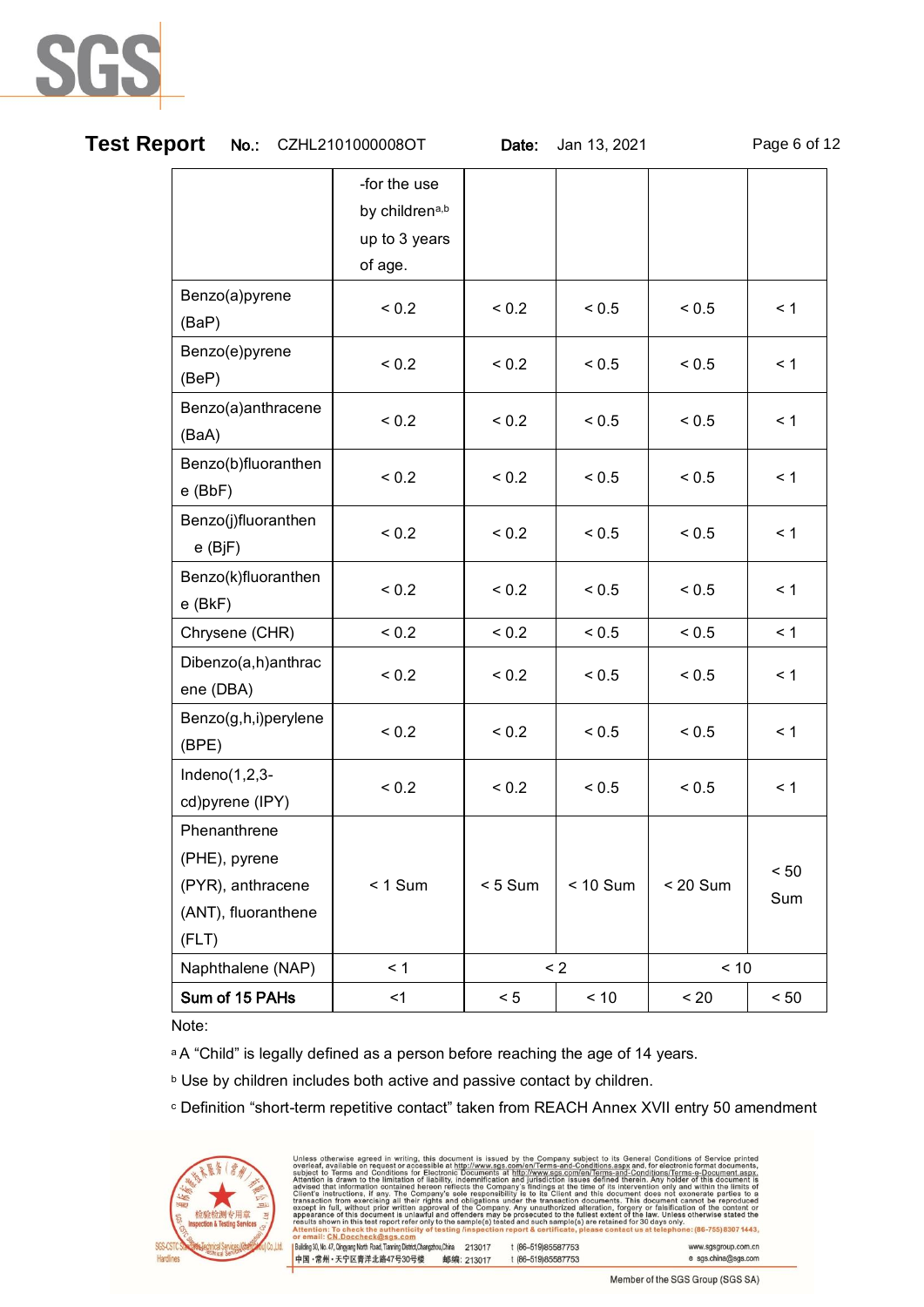

Result Data:

# **Test Report** No.: CZHL2101000008OT Date: Jan 13, 2021 Page 7 of 12

(Regulation (EC) No.

1272/2013)

<sup>d</sup> According to the definition of the German Product Safety Act (ProdSG) (chapter 1 Article 2 No. 28) "foreseeable use" shall mean the use of a product in a manner that the person placing it on the market, has not intended, but which could be reasonably foreseeable. Remark: The German committee on Product Safety (AfPS) published a new PAHs document (AfPS GS 2019:01 PAK) on May 15, 2019, which will be binding for the issue of GS mark certificate from 1 July 2020. The previously valid document (AfPS GS 2014:01 PAK) can be used during the transitional period to determine the procedure for existing certificates and new certificates; also, there are exceptions.

Test Method: With reference to AfPS GS 2019:01 PAK, analysis was performed by GC-MS.

| Test Item(s)                  | Limit        | Units | <b>MDL</b> | $A1+A2$   | $A3+A4$   |
|-------------------------------|--------------|-------|------------|-----------|-----------|
| Benzo(a)pyrene (BaP)          | 1            | mg/kg | 0.1        | <b>ND</b> | <b>ND</b> |
| Benzo(e)pyrene (BeP)          | 1            | mg/kg | 0.1        | <b>ND</b> | <b>ND</b> |
| Benzo(a)anthracene (BaA)      | 1            | mg/kg | 0.1        | <b>ND</b> | ND.       |
| Benzo(b)fluoranthene (BbF)    | $\mathbf{1}$ | mg/kg | 0.1        | <b>ND</b> | <b>ND</b> |
| Benzo(j)fluoranthene (BjF)    | $\mathbf{1}$ | mg/kg | 0.1        | <b>ND</b> | <b>ND</b> |
| Benzo(k)fluoranthene (BkF)    | 1            | mg/kg | 0.1        | <b>ND</b> | <b>ND</b> |
| Chrysene (CHR)                | 1            | mg/kg | 0.1        | <b>ND</b> | <b>ND</b> |
| Dibenzo(a,h)anthracene (DBA)  | $\mathbf{1}$ | mg/kg | 0.1        | ND.       | ND.       |
| Benzo(g,h,i)perylene (BPE)    | 1            | mg/kg | 0.1        | <b>ND</b> | <b>ND</b> |
| Indeno(1,2,3-c,d)pyrene (IPY) | $\mathbf{1}$ | mg/kg | 0.1        | <b>ND</b> | <b>ND</b> |
| Phenanthrene (PHE)            | 1            | mg/kg | 0.1        | <b>ND</b> | <b>ND</b> |
| Pyrene (PYR)                  | 1            | mg/kg | 0.1        | ND.       | <b>ND</b> |
| Anthracene (ANT)              | $\mathbf{1}$ | mg/kg | 0.1        | <b>ND</b> | <b>ND</b> |
| Fluoranthene (FLT)            | $\mathbf{1}$ | mg/kg | 0.1        | <b>ND</b> | <b>ND</b> |
| Sum of Phenanthrene(PHE),     |              |       |            |           |           |
| Pyrene(PYR), Anthracene(ANT), | 50           | mg/kg |            | <b>ND</b> | <b>ND</b> |
| Fluoranthene(FLT)             |              |       |            |           |           |
| Naphthalene (NAP)             | 10           | mg/kg | 0.1        | <b>ND</b> | 0.7       |
| Sum of 15 PAHs                | 50           | mg/kg |            | <b>ND</b> | 0.7       |
| <b>Material Category</b>      |              |       |            | 3         | 3         |

ect to its General Condit<mark>io</mark><br>ditions.aspx and, for electro en/Terms-and-Conditions/Terms-e-Docume<br>en/Terms-and-Conditions/Terms-e-Docum<br>es defined therein. Any holder of this doc ww.sgs.com<br>sdiction iss and jurisdiction issues defined therein. An<br>ry's findings at the time of its intervention<br>y is to its Client and this document does<br>der the transaction documents. This docu only and<br>not exor or 30 days only  $:(86-755)83071443,$ 

| Building 30, No. 47, Qingyang North Road, Tianning District,Changzhou,China | 213017     | t (86-519) 85587753 |  |
|-----------------------------------------------------------------------------|------------|---------------------|--|
| 中国・常州・天宁区青洋北路47号30号楼                                                        | 邮编: 213017 | t (86-519) 85587753 |  |

www.sgsgroup.com.cn e sgs.china@sgs.com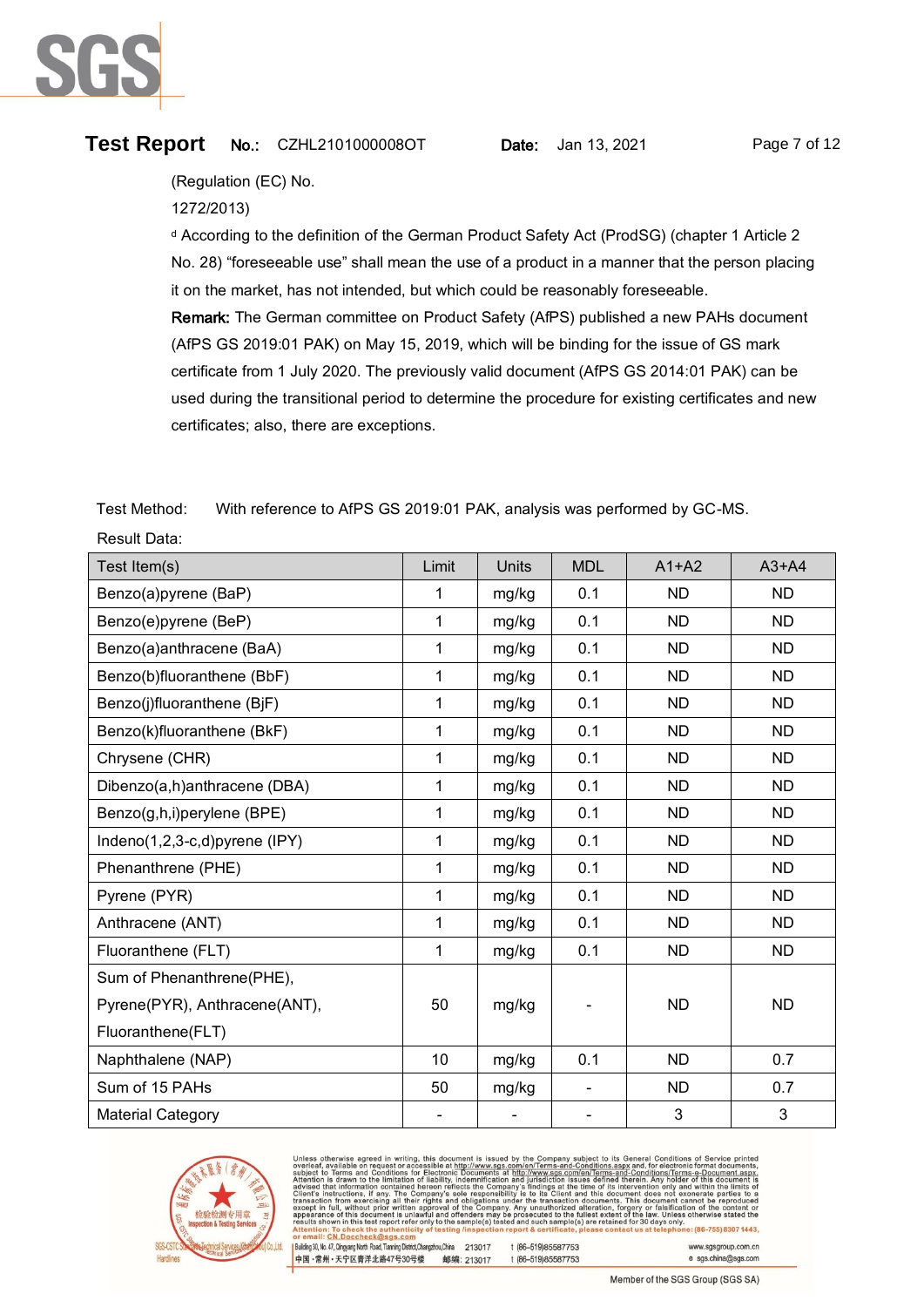

| Test Report No.: CZHL2101000008OT |  |       | Date: | Jan 13. 2021 |         | Page 8 of 12 |
|-----------------------------------|--|-------|-------|--------------|---------|--------------|
| Test Item(s)                      |  | Limit | Units | <b>MDL</b>   | $A1+A2$ | $A3+A4$      |
| Conclusion                        |  |       |       |              | Pass    | Pass         |

Notes:

As per client information, the tested sample is not children product which is under the directive of ProdSG.

|                             | Category 1                                                                                                                                                                      | Category 2                                                                                                                                                                                                            |                                     | Category 3                                                                                                                                                                   |                                         |
|-----------------------------|---------------------------------------------------------------------------------------------------------------------------------------------------------------------------------|-----------------------------------------------------------------------------------------------------------------------------------------------------------------------------------------------------------------------|-------------------------------------|------------------------------------------------------------------------------------------------------------------------------------------------------------------------------|-----------------------------------------|
|                             | <b>Materials</b><br>intended to be<br>placed in the<br>mouth, or<br>materials<br>coming into<br>long-term<br>contact with skin                                                  | Materials not covered<br>by category 1, coming<br>into long-term contact<br>(more than 30s) or<br>short-term repetitive<br>contact <sup>c</sup> with skin during<br>the intended or<br>foreseeable use <sup>d</sup> . |                                     | Materials covered<br>neither by category 1<br>nor by category 2,<br>coming into short-term<br>contact (up to 30s) with<br>skin during the<br>intended or<br>foreseeable use. |                                         |
| Parameter<br>Unit: mg/kg    | (more than 30s)<br>during the<br>intended use<br>-in toys<br>according to<br><b>Directive</b><br>2009/48/EC<br>or<br>-for the use<br>by childrena,b<br>up to 3 years<br>of age. | a.<br>use by<br>children                                                                                                                                                                                              | b.<br>other<br>consumer<br>products | a.<br>use by<br>children                                                                                                                                                     | b.<br>other<br>consum<br>er<br>products |
| Benzo(a)pyrene<br>(BaP)     | < 0.2                                                                                                                                                                           | < 0.2                                                                                                                                                                                                                 | < 0.5                               | < 0.5                                                                                                                                                                        | $\leq 1$                                |
| Benzo(e)pyrene<br>(BeP)     | < 0.2                                                                                                                                                                           | < 0.2                                                                                                                                                                                                                 | < 0.5                               | < 0.5                                                                                                                                                                        | $\leq 1$                                |
| Benzo(a)anthracene<br>(BaA) | < 0.2                                                                                                                                                                           | < 0.2                                                                                                                                                                                                                 | < 0.5                               | < 0.5                                                                                                                                                                        | $\leq 1$                                |

#### AfPS (German commission for Product Safety): PAHs requirements



ued by the Company subject to its General Conditions of Service printed<br>ge.com/en/Terms-and-Conditions.asspx and, for electronic format documents,<br>a at http://www.sgs.com/en/Terms-and-Conditions/Terms-e-Document.aspx.<br>itio is issued by the Comp<br>www.sgs.com/en/Terms s issued by the www.sgs.com/endition and intervals.com/<br>infication and intervals.com/<br>infication and ts the C

| of email: CN.Doccheck@ags.com                                                           |                     |                     |
|-----------------------------------------------------------------------------------------|---------------------|---------------------|
| Building 30, No. 47, Qingyang North Road, Tianning District, Changzhou, China<br>213017 | t (86-519) 85587753 | www.sgsgroup.com.cn |
| 中国・常州・天宁区青洋北路47号30号楼<br>邮编: 213017                                                      | t (86-519) 85587753 | e sgs.china@sgs.com |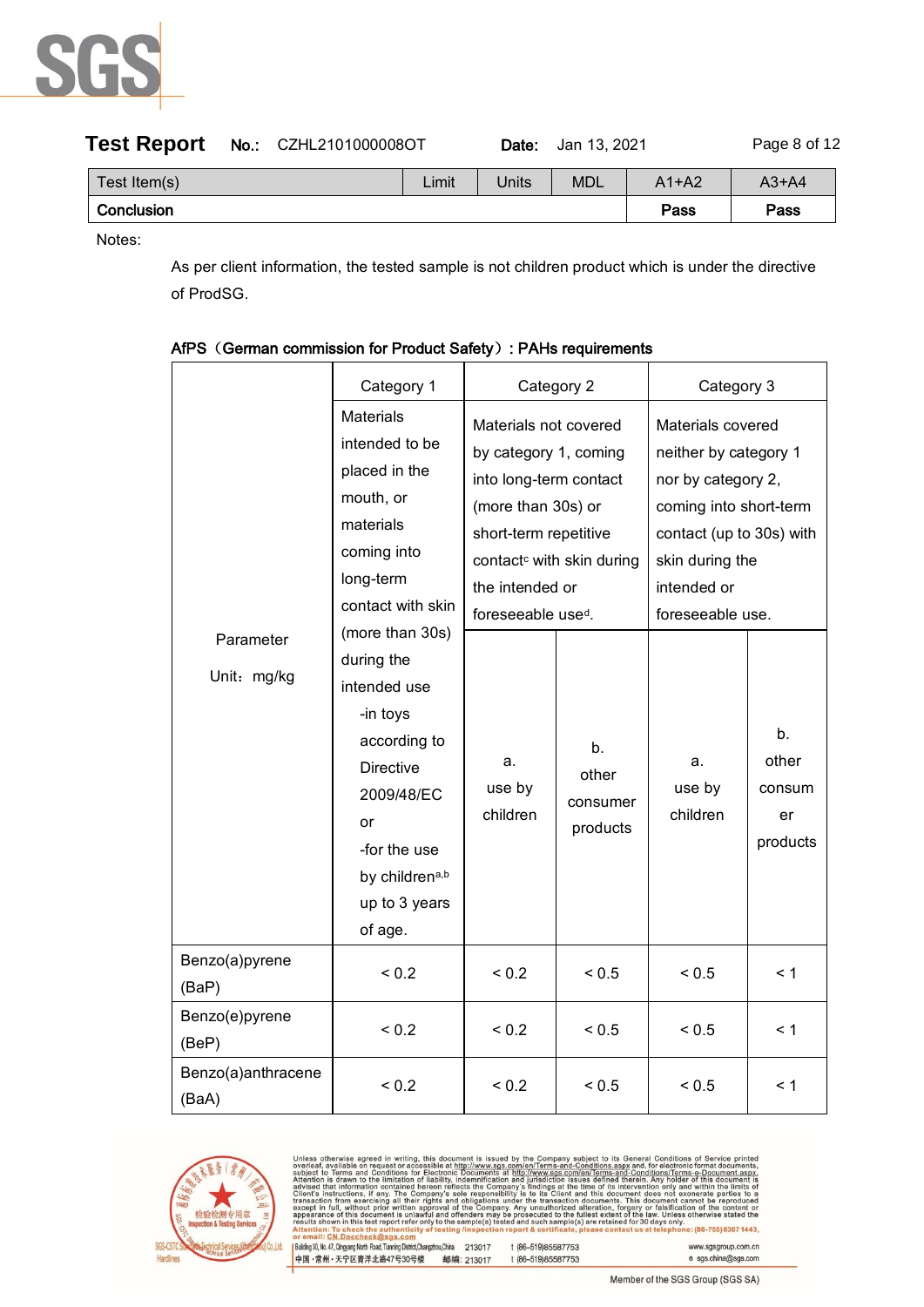| Test Report<br>No.: CZHL2101000008OT                                               |            | Date:     | Jan 13, 2021 |            | Page 9 of 12 |
|------------------------------------------------------------------------------------|------------|-----------|--------------|------------|--------------|
| Benzo(b)fluoranthen<br>$e$ (BbF)                                                   | ${}_{0.2}$ | < 0.2     | < 0.5        | < 0.5      | $\leq 1$     |
| Benzo(j)fluoranthen<br>$e$ (BjF)                                                   | < 0.2      | < 0.2     | < 0.5        | < 0.5      | < 1          |
| Benzo(k)fluoranthen<br>$e$ (BkF)                                                   | < 0.2      | < 0.2     | < 0.5        | < 0.5      | $\leq 1$     |
| Chrysene (CHR)                                                                     | < 0.2      | < 0.2     | < 0.5        | < 0.5      | < 1          |
| Dibenzo(a,h)anthrac<br>ene (DBA)                                                   | < 0.2      | < 0.2     | < 0.5        | < 0.5      | < 1          |
| Benzo(g,h,i)perylene<br>(BPE)                                                      | < 0.2      | < 0.2     | < 0.5        | < 0.5      | < 1          |
| Indeno $(1,2,3-$<br>cd)pyrene (IPY)                                                | < 0.2      | < 0.2     | < 0.5        | < 0.5      | < 1          |
| Phenanthrene<br>(PHE), pyrene<br>(PYR), anthracene<br>(ANT), fluoranthene<br>(FLT) | $< 1$ Sum  | $< 5$ Sum | $< 10$ Sum   | $< 20$ Sum | < 50<br>Sum  |
| Naphthalene (NAP)                                                                  | < 1        |           | $\leq$ 2     | < 10       |              |
| Sum of 15 PAHs                                                                     | $<$ 1      | < 5       | < 10         | < 20       | < 50         |

Note:

<sup>a</sup>A "Child" is legally defined as a person before reaching the age of 14 years.

b Use by children includes both active and passive contact by children.

<sup>c</sup> Definition "short-term repetitive contact" taken from REACH Annex XVII entry 50 amendment (Regulation (EC) No.

1272/2013)

<sup>d</sup> According to the definition of the German Product Safety Act (ProdSG) (chapter 1 Article 2 No. 28) "foreseeable use" shall mean the use of a product in a manner that the person placing it on the market, has not intended, but which could be reasonably foreseeable.

Remark: The German committee on Product Safety (AfPS) published a new PAHs document (AfPS GS 2019:01 PAK) on May 15, 2019, which will be binding for the issue of GS mark certificate from 1 July 2020. The previously valid document (AfPS GS 2014:01 PAK) can be used during the transitional period to determine the procedure for existing certificates and new certificates; also, there are exceptions.



Terms-and-Conditions/Terms-e-Docume<br>defined therein. Any holder of this doc of its interve<br>his document<br>uments. This findings at the time<br>to its Client and re law. Offices<br>r 30 days only  $(86-755)83071443,$ Bui www.sgsgroup.com.cn

| Building 30, No. 47, Qingyang North Road, Tianning District, Changzhou, China | 213017     | t (86-519) 85587753 |
|-------------------------------------------------------------------------------|------------|---------------------|
| 中国・常州・天宁区青洋北路47号30号楼                                                          | 邮编: 213017 | t (86-519) 85587753 |

e sgs.china@sgs.com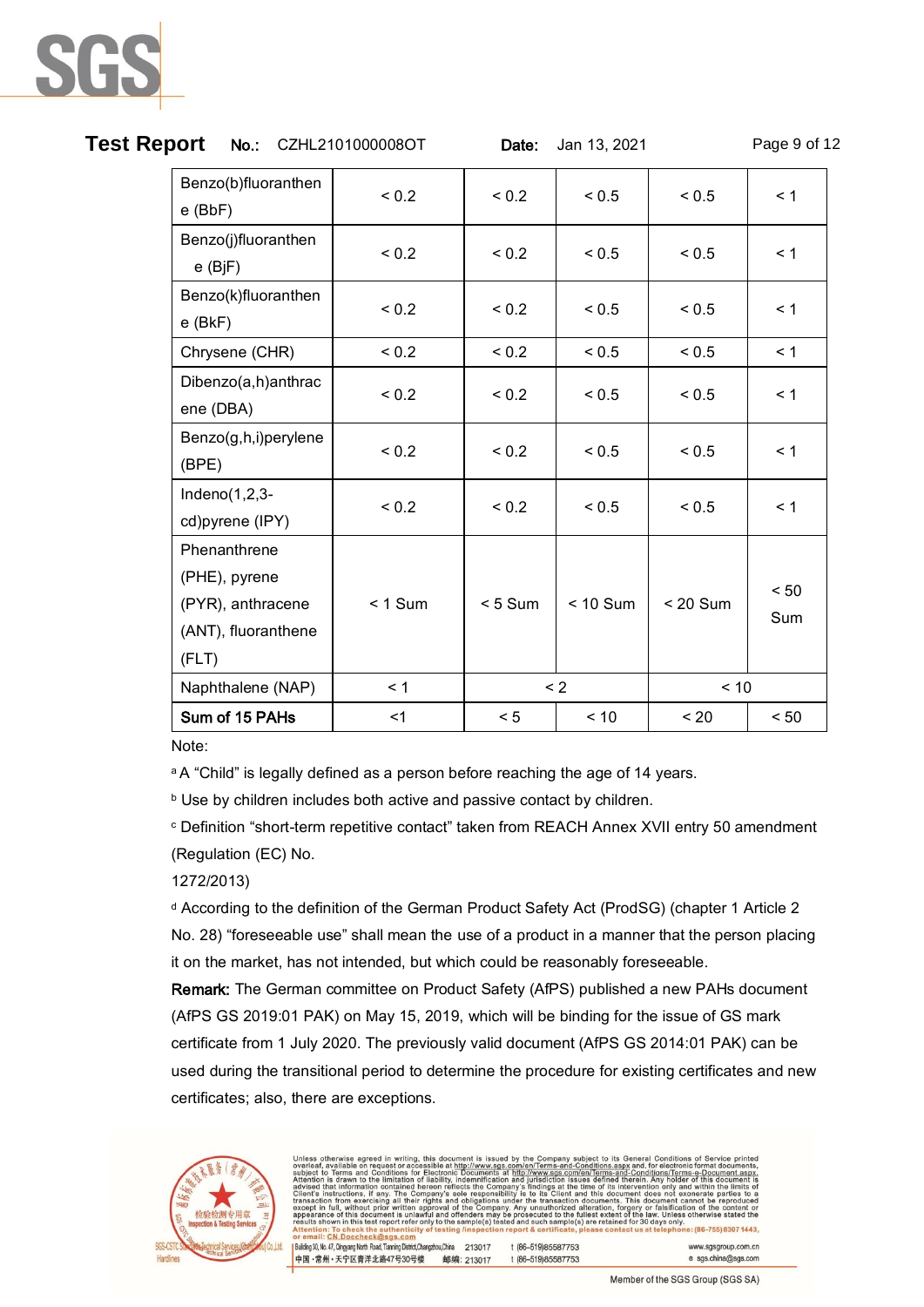

| Test Report | No.: CZHL2101000008OT |
|-------------|-----------------------|
|-------------|-----------------------|

**Date:** Jan 13, 2021 Page 10 of 12

# 7. Commission Regulation (EU) 2015/628 amending Annex XVII of REACH Regulation (EC) No 1907/2006-

#### Total Lead

Test Method: With reference to CPSC-CH-E1003-09.1, analysis was performed by ICP-OES.

Result Data:

| Test Item(s)    | Limit | Units | <b>MDL</b> | $A1+A2$   |
|-----------------|-------|-------|------------|-----------|
| Total Lead (Pb) | 500   | mg/kg | 20         | <b>ND</b> |
| Conclusion      |       |       |            | Pass      |

Notes:

When the result is equal to or greater than 500 mg/kg, the limit shall not apply where it can be demonstrated that the rate of Lead release from such an article or any such accessible part of an article, whether coated or uncoated, does not exceed 0.05 µg/cm2/h (equivalent to 0.05 µg/g/h) (The further migration test shall not apply to jewellery articles covered by paragraph 1 specified in (EU) 836/2012). However, the legal text does not define a specific method for the demonstration of release rate while the Commission may develop a method for Lead migration.

Test Method: With reference to CPSC-CH-E1002-08.3, analysis was performed by ICP-OES.

Result Data:

| Test Item(s)    | Limit | Units | <b>MDL</b> | $A3+A4+A5$ |
|-----------------|-------|-------|------------|------------|
| Total Lead (Pb) | 500   | mg/kg | 20         | ND         |
| Conclusion      |       |       |            | Pass       |

Notes:

When the result is equal to or greater than 500 mg/kg, the limit shall not apply where it can be demonstrated that the rate of Lead release from such an article or any such accessible part of an article, whether coated or uncoated, does not exceed 0.05 µg/cm2/h (equivalent to 0.05 µg/g/h) (The further migration test shall not apply to jewellery articles covered by paragraph 1 specified in (EU) 836/2012). However, the legal text does not define a specific method for the demonstration of release rate while the Commission may develop a method for Lead migration.

# 8. European Regulation POPs (EU) 2019/1021 - Alkanes C10-C13, chloro (short-chain chlorinated paraffins) (SCCP)

Test Method: With reference to ISO 18219: 2015,analysis was performed by GC-NCl-MS/GC-ECD. Result Data:



| subject to Terms and Conditions for Electronic Documents at http://www.sqs.com/en/Terms-and-Conditions/Terms-e-Document.aspx.              |            |                     |                     |
|--------------------------------------------------------------------------------------------------------------------------------------------|------------|---------------------|---------------------|
| Attention is drawn to the limitation of liability, indemnification and jurisdiction issues defined therein. Any holder of this document is |            |                     |                     |
| advised that information contained hereon reflects the Company's findings at the time of its intervention only and within the limits of    |            |                     |                     |
| Client's instructions, if any. The Company's sole responsibility is to its Client and this document does not exonerate parties to a        |            |                     |                     |
| transaction from exercising all their rights and obligations under the transaction documents. This document cannot be reproduced           |            |                     |                     |
| except in full, without prior written approval of the Company. Any unauthorized alteration, forgery or falsification of the content or     |            |                     |                     |
| appearance of this document is unlawful and offenders may be prosecuted to the fullest extent of the law. Unless otherwise stated the      |            |                     |                     |
| results shown in this test report refer only to the sample(s) tested and such sample(s) are retained for 30 days only.                     |            |                     |                     |
| Attention: To check the authenticity of testing /inspection report & certificate, please contact us at telephone: (86-755) 8307 1443.      |            |                     |                     |
| or email: CN.Doccheck@sgs.com                                                                                                              |            |                     |                     |
| Building 30, No. 47, Qingyang North Road, Tianning District, Changzhou, China                                                              | 213017     | t (86-519) 85587753 | www.sgsgroup.com.cn |
|                                                                                                                                            |            |                     |                     |
| 中国·常州·天宁区青洋北路47号30号楼                                                                                                                       | 邮编: 213017 | t (86-519) 85587753 | e sgs.china@sgs.com |
|                                                                                                                                            |            |                     |                     |

Unless otherwise agreed in writing, this document is issued by the Company subject to its General Conditions of Service printed<br>overleaf, available on request or accessible at http://www.sgs.com/en/Terms-and-Conditions.asp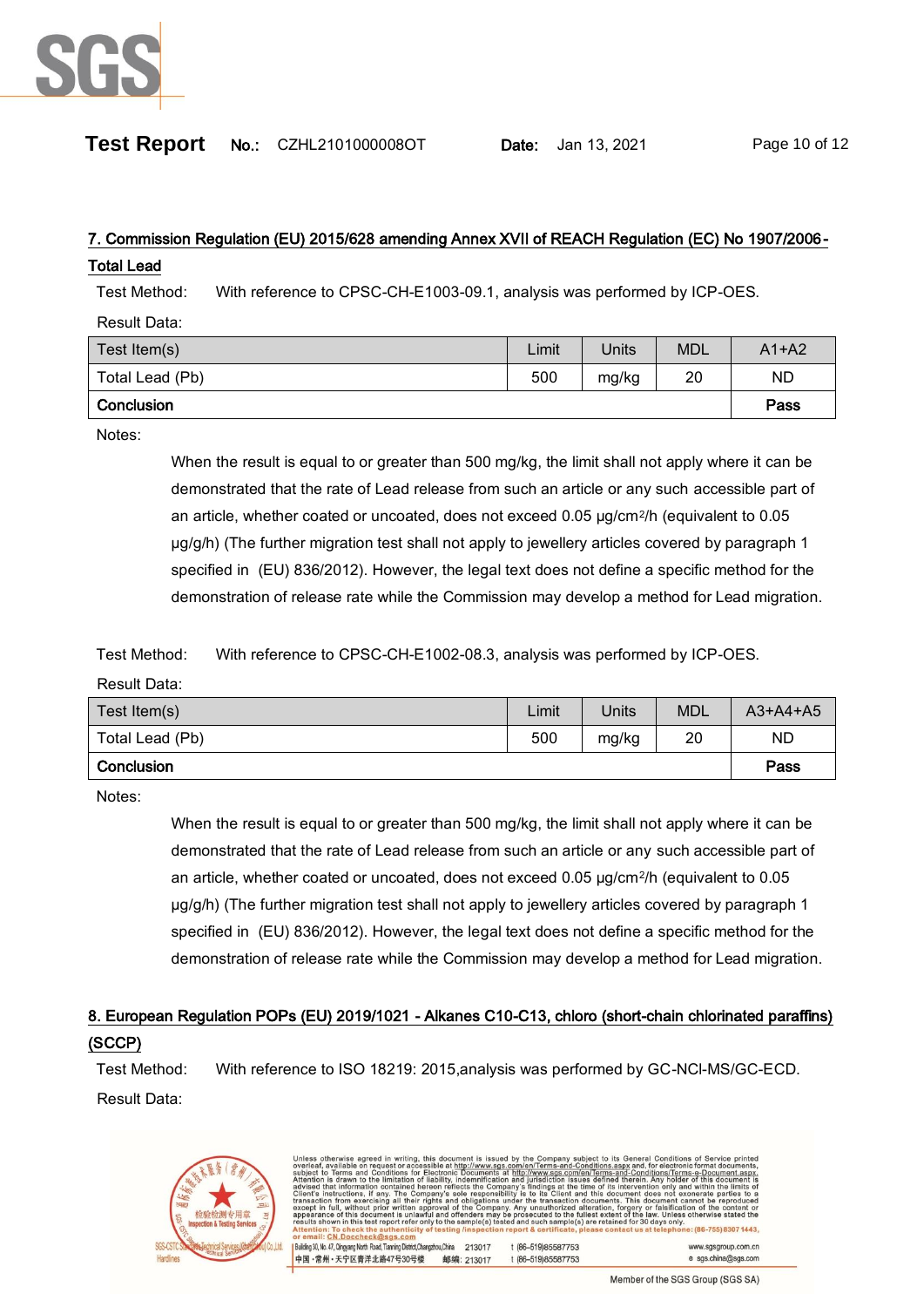

| No.: CZHL2101000008OT | Date: |            |         | Page 11 of 12       |
|-----------------------|-------|------------|---------|---------------------|
| Limit                 | Units | <b>MDL</b> | $A1+A2$ | $A3+A4+A5$          |
|                       |       |            | ND.     |                     |
|                       |       |            |         |                     |
| Conclusion            |       |            | Pass    | Pass                |
|                       | 1500  | mg/kg      | 50      | Jan 13, 2021<br>ND. |

#### Remark:

Test was conducted on composite of random parts of the item as per client's request and the test result is the overall result.

#### Photo Appendix

Photo relative to received sample(s):



Received Sample **Received** Sample





Received Sample

| Test Part Description: |            |                                                                          |  |  |  |
|------------------------|------------|--------------------------------------------------------------------------|--|--|--|
| SN ID.                 | Sample No. | Description                                                              |  |  |  |
| SN <sub>1</sub>        | A5         | Yellow soft plastic(Body)                                                |  |  |  |
| SN <sub>2</sub>        | $A1+A2$    | Blue coating + Yellow coating                                            |  |  |  |
| SN <sub>3</sub>        | $A3+A4+A5$ | Transparent blue soft plastic(Valve) + White soft plastic(Body) + Yellow |  |  |  |
|                        |            | soft plastic(Body)                                                       |  |  |  |

by the Company subject to its General Conditions of Service printed<br>
<u>Difference-and-Conditions aper and conditions</u><br>
<u>Difference-and-Conditions aper and for each transmission of</u><br>
Difference-and <u>Interaction saves defined</u> led by the IIIp://w cts the C at informati , it any<br>ercising<br>ut prior ten approval of ny.<br>be 田舎 this document is unlawful and offenders may be prose<br>in this test report refer only to the sample(s) tested and the<br>shake the outhortigity of testing linearation ranged ults she e: (86-755) 8307 1443, contact us at telep Building 30, No. 47, Qingyang North Road, Tianning District, Changzhou, China 213017 t (86-519) 85587753 www.sgsgroup.com.cn 中国·常州·天宁区青洋北路47号30号楼 邮编: 213017 t (86-519) 85587753  $e$  sgs.china@sgs.com

Member of the SGS Group (SGS SA)